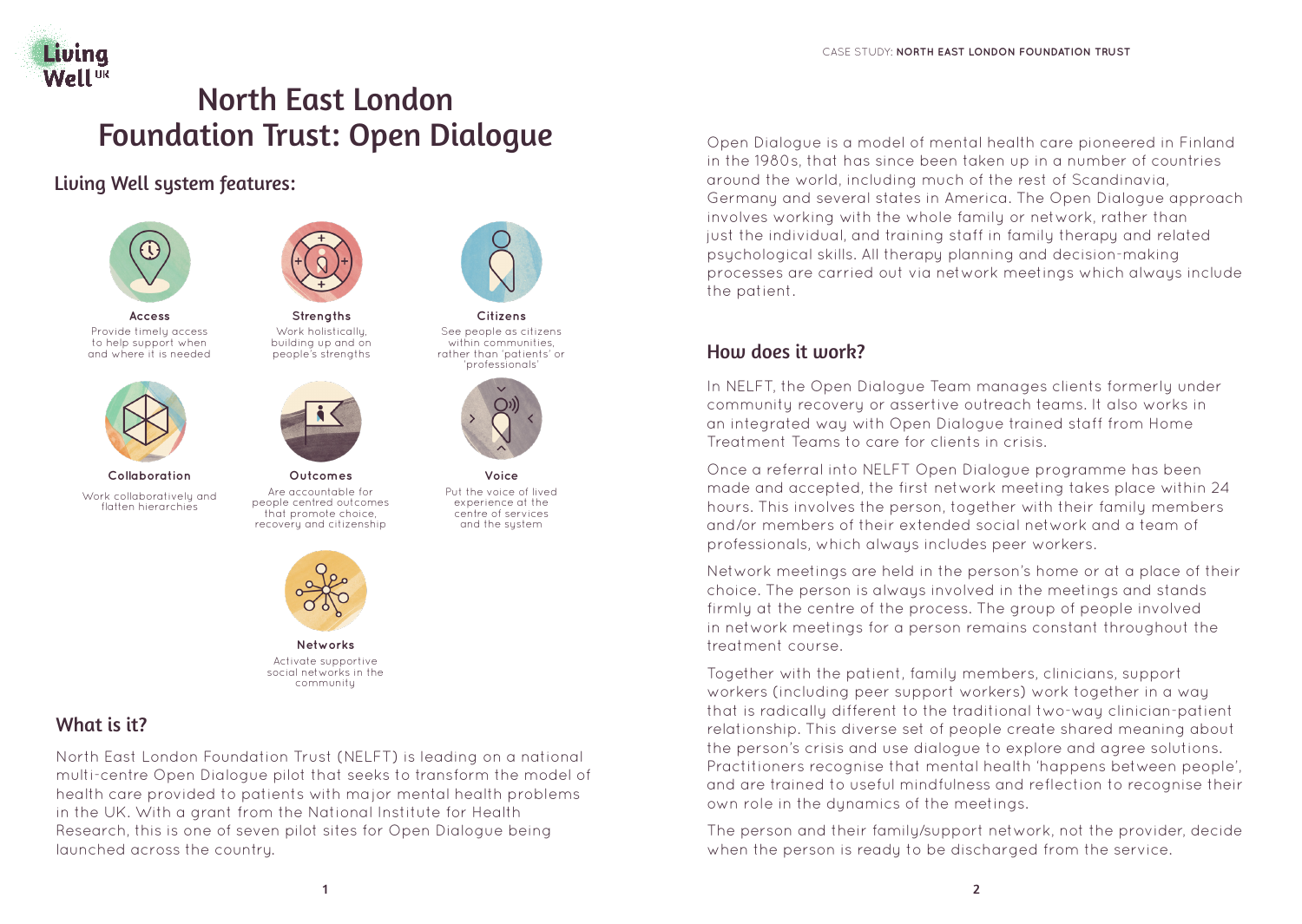### There are 7 core principles in Open Dialogue:

- 1. Immediate help People are seen within 24 hours of being unwell. No dialogue happens without the patient or family network being present.
- 2. Social network perspective Significant others family, carers or trained peer-support workers are engaged in meetings from the outset.
- **3. Flexibility and mobility** Meetings happen in the patient's home, or in a place of their choice.
- 4. Responsibility The first member of staff contacted becomes responsible for the first meeting.
- **5. Psychological continuity** Meetings always involve the same therapists, and there are always at least two therapists at each meeting.
- **6. Tolerance of uncertainty** Therapists work in a way that increases safety amongst the family and the rest of the social network, and which keeps open the question of "what shall we do?" until constructive dialogue either produces a response or dissolves the need for action.
- 7. Dialoque (and polyphony) Mental health difficulties are conceived as expressions of distress and trauma that haven't found words and meaning. The aim of meetings is to develop a dialogue and give a voice to all concerned, putting the person at the centre.

### The difference it makes\*



\*Drawn from Finnish studies

"If it wasn't for Open Dialogue I wouldn't be here now. This time last year, I was suicidal. I had totally lost faith in the mental-health services; I felt I'd been put in the 'too difficult' box."

#### - Client, Open Dialogue at NELFT

"Open Dialogue is totally different to any kind of therapy I've had before. At first, I didn't know what to expect, but it helped that the psychiatrist and nurse were on my territory. I could always ask them to leave."

- Client

"I watched my son calmed… when he is met with compassion…but [in conventional assessments] they have forgotten how to be humans meeting in the room."

#### - Therapist